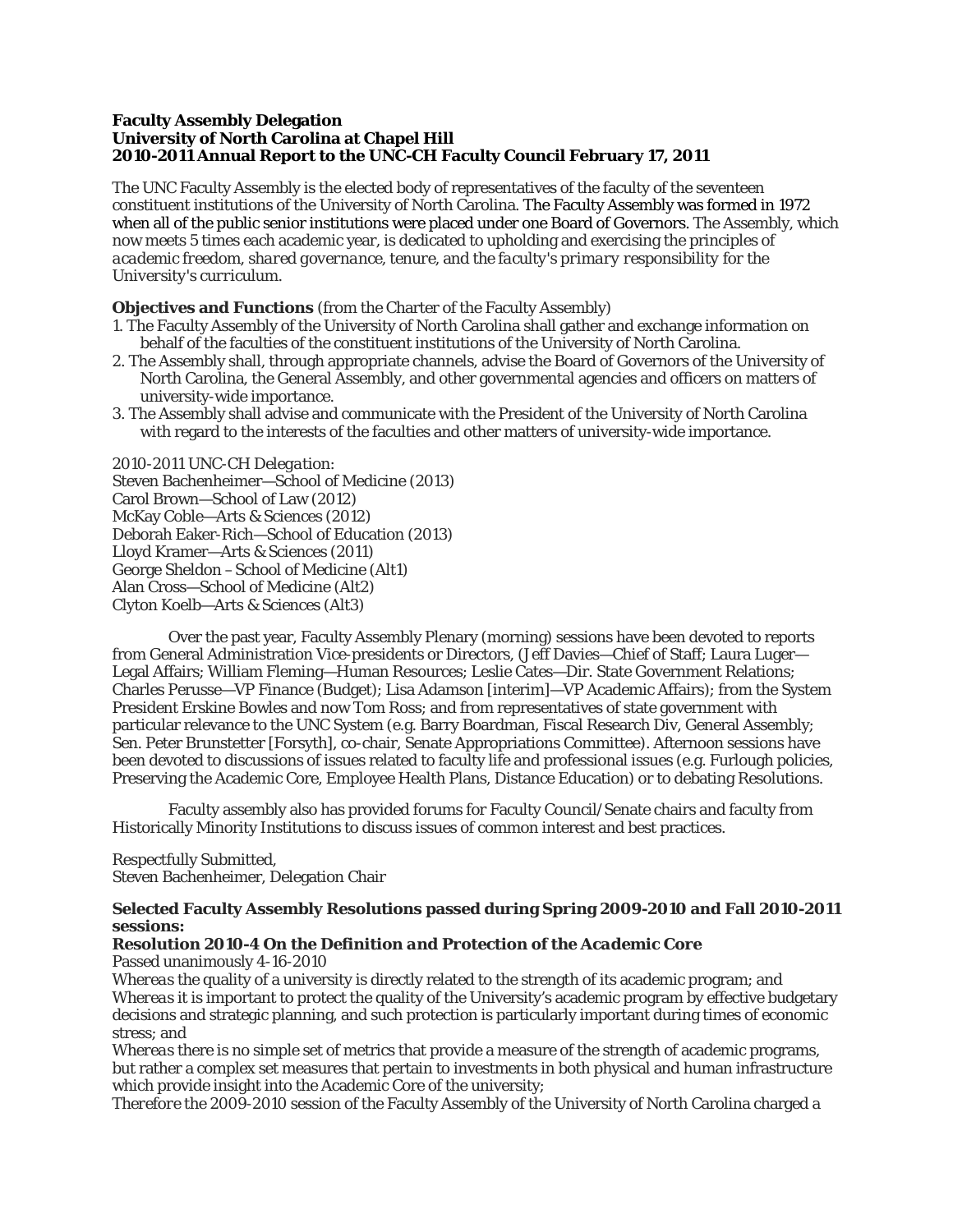working group to develop defining principles and characteristics of the Academic Core, to collect data from all campuses of the University of North Carolina system, and to evaluate the system's investments in, and protection of, the Academic Core;

*Therefore be it resolved* that the Faculty Assembly of the University of North Carolina endorse the white paper report "*Protecting the Academic Core*" of the Academic Core sub-committee which provides an effective definition of the Academic Core, and

*Be it further resolved* that the Faculty Assembly commit to continuing to work with the University of North Carolina General Administration, to develop and obtain reliable data sets that are consistent between campuses and the general administration, with clear definitions of data parameters such that they can be effectively utilized for evaluating past and projecting future investments in the Academic Core.

# *Resolution 2010-5 On Health Care for UNC Employees*

(passed Faculty Assembly unanimously on 16 April 2010)

*Whereas*, many faculty and staff are greatly concerned about the eroding level of health care benefits; and *Whereas*, the UNC Faculty Assembly wishes to go on record about these concerns,

*Now therefore*, the UNC Faculty Assembly resolves:

1. That the UNC General Administration and the North Carolina General Assembly request that oversight of the State Health Plan be transferred to an independent board of the Executive Branch of the state. 2. That the UNC General Administration request the North Carolina General Assembly to direct the State

Health Plan and its contractors, in the interest of transparency and public accountability, to:

- a. Justify raising premiums, deductibles, co-pays, and elimination of the 90/10 program,
- b. Itemize and account for all expenses claimed by BCBSNC for their administration of the State Health Plan.

3. That the UNC General Administration recommend to the North Carolina General Assembly that

- a. Random testing of UNC state employees and dependents for tobacco and obesity should be prohibited;
- b. Any health testing measures that are employed should have proven efficacy and a clearly described appeal process to maximize accountability;
- c. Additional positive incentives, rather than punitive measures, should be implemented to encourage healthy behaviors;
- d. All employees should retain the full range of coverage plans regarding their health care plan options.

4. That the UNC General Administration urge the North Carolina General Assembly to terminate categorical exclusions or reductions in coverage levels for health plan participants.

## *Resolution 2011-1 On Academic Freedom*

*Whereas,* academic freedom is fundamental to the University's goal of advancing and transmitting knowledge; and

*Whereas,* academic credentials and quality are evaluated by scholarly peer review; and

*Whereas,* academic freedom also encourages "best-interest" decision making and the creation of a safe and open learning environment by enabling faculty – who are on the frontline of a variety of academic and community issues and are therefore critical players in making decisions that are in the best interest of both the institution and the community – to be fully involved in institutional decision-making; and *Whereas,* faculty involvement in institutional decision-making and implementation is essential to ensuring the success of institutional initiatives; and

*Whereas,* students, faculty, and administration are all best served if faculty are free to express themselves on institutional and other matters without institutional control or intrusion; and

*Whereas,* section 600 of *The CODE of the University of North Carolina* has long expressed institutional support for academic freedom by stating that academic freedom is "essential" to "the transmission and advancement of knowledge and understanding;" and

*Whereas,* it is the policy of the University (section 601 of *The CODE*) "to support and encourage full freedom, within the law, of inquiry, discourse, teaching, research, and publication for all members of the academic staffs of the constituent institution;" and

*Whereas,* there is a perception that federal courts (Garcetti v. Ceballos 2005) are currently abridging the constitutional protection of faculty so that a heightened degree of institutional protection is now required, not as a matter of law, but as a principle vital to the effective functioning of institutions of higher learning; now therefore